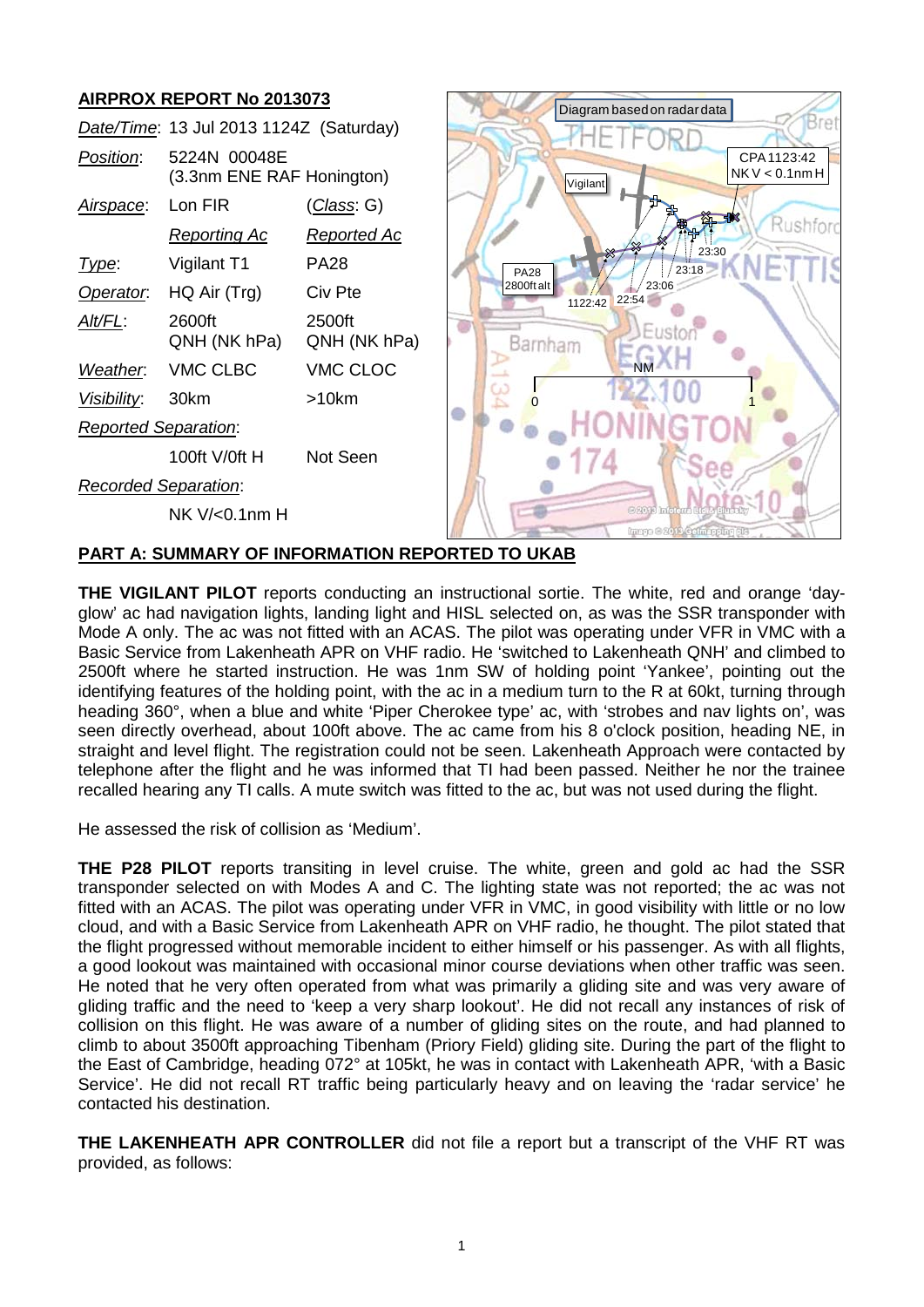| From        | To          | <b>Transcribed Speech</b>                                                                                                                                                                                                                                                        | <b>Time</b> |
|-------------|-------------|----------------------------------------------------------------------------------------------------------------------------------------------------------------------------------------------------------------------------------------------------------------------------------|-------------|
| <b>PA28</b> | <b>APR</b>  | Lakenheath good morning [PA28 C/S]                                                                                                                                                                                                                                               | 1110:40     |
| <b>APR</b>  | <b>PA28</b> | [PA28 C/S] Lakenheath departure squawk zero four five three                                                                                                                                                                                                                      | 1110:45     |
| <b>PA28</b> | <b>APR</b>  | [PA28 C/S] say again                                                                                                                                                                                                                                                             | 1110:52     |
| <b>APR</b>  | <b>PA28</b> | [PA28 C/S] squawk zero four five three                                                                                                                                                                                                                                           | 1110:59     |
| <b>PA28</b> | <b>APR</b>  | zero four five three [PA28 C/S]                                                                                                                                                                                                                                                  | 1110:59     |
| <b>PA28</b> | <b>APR</b>  | [PA28 C/S] squawking zero four five three                                                                                                                                                                                                                                        | 1111:08     |
| <b>APR</b>  | <b>PA28</b> | [PA28 C/S] pass your details                                                                                                                                                                                                                                                     | 1111:19     |
| <b>PA28</b> | <b>APR</b>  | [PA28 C/S] PA28 out of *** [departure airfield] uh we just passed uh<br>overhead of Ca-Cambridge *** of the zero seven two of the charlie foxtrot<br>delta, two passengers on board, two two zero zero, two two zero zero feet,<br>one zero two four for MATZ penetration please | 1111:23     |
| <b>APR</b>  | <b>PA28</b> | [PA28 C/S] roger, MATZ penetration is approved, remain clear of<br>Lakenheath, Mildenhall A T Z's ***                                                                                                                                                                            | 1111:41     |
| <b>PA28</b> | <b>APR</b>  | Roger understand the MATZ penetration approved, can you say the rest of<br>the part of your message please slowly                                                                                                                                                                | 1111:47     |
| <b>APR</b>  | <b>PA28</b> | Yes sir, remain clear of the Lakenheath, Mildenhall A T Z. Lakenheath Q N                                                                                                                                                                                                        | 1111:53     |
| <b>PA28</b> | <b>APR</b>  | H one zero two three<br>One zero two three remain clear of the uh A T Z [PA28 C/S], thank you                                                                                                                                                                                    | 1111:59     |
|             |             | Other traffic                                                                                                                                                                                                                                                                    | 1112:02     |
| Vigilant    | <b>APR</b>  | Lakenheath approach [Vigilant C/S]                                                                                                                                                                                                                                               | 1113:19     |
| <b>APR</b>  | Vigilant    | [Vigilant C/S] Lakenheath                                                                                                                                                                                                                                                        | 1113:32     |
| Vigilant    | <b>APR</b>  | Wattisham radio [Vigilant C/S] is a military glider flying out of Honington, two<br>P O B, requesting basic service                                                                                                                                                              | 1113:40     |
| <b>APR</b>  | Vigilant    | [Vigilant C/S] what altitude will you be climbing to                                                                                                                                                                                                                             | 1113:53     |
| Vigilant    | <b>APR</b>  | *** six thousand feet north of the airfield                                                                                                                                                                                                                                      | 1114:00     |
| <b>APR</b>  | Vigilant    | [Vigilant C/S] roger squawk zero four five four                                                                                                                                                                                                                                  | 1114:08     |
| Vigilant    | <b>APR</b>  | Squawk zero four five four [Vigilant C/S]                                                                                                                                                                                                                                        | 1114:14     |
| <b>APR</b>  | Vigilant    | [Vigilant C/S] you're radar contact under basic service, Lakenheath Q N H is<br>one zero two three                                                                                                                                                                               | 1114:17     |
| Vigilant    | APR         | One zero two three uh [Vigilant C/S]                                                                                                                                                                                                                                             | 1114:26     |
| Vigilant    | <b>APR</b>  | Lakenheath approach I'm climbing to two and a half thousand feet                                                                                                                                                                                                                 | 1115:01     |
| <b>APR</b>  | Vigilant    | Copy that [Vigilant C/S]                                                                                                                                                                                                                                                         | 1115:06     |
| <b>APR</b>  | <b>PA28</b> | [PA28 C/S] traffic eleven o'clock ten miles is a glider at operating in the<br>vicinity of Honington, climbing to two thousand five hundred feet                                                                                                                                 | 1115:28     |
|             |             | Other traffic                                                                                                                                                                                                                                                                    | 1115:51     |
| <b>APR</b>  | <b>PA28</b> | [PA28 C/S] exiting my airspace to radar services terminated, frequency<br>change approved squawk seven thousand                                                                                                                                                                  | 1129:27     |
| <b>PA28</b> | <b>APR</b>  | Uh [PA28 C/S] were you calling me sir                                                                                                                                                                                                                                            | 1129:50     |
| <b>APR</b>  | <b>PA28</b> | [PA28 C/S] affirmative you're exiting my airspace to the east, squawk seven<br>thousand, radar services terminated, frequency change approved                                                                                                                                    | 1130:03     |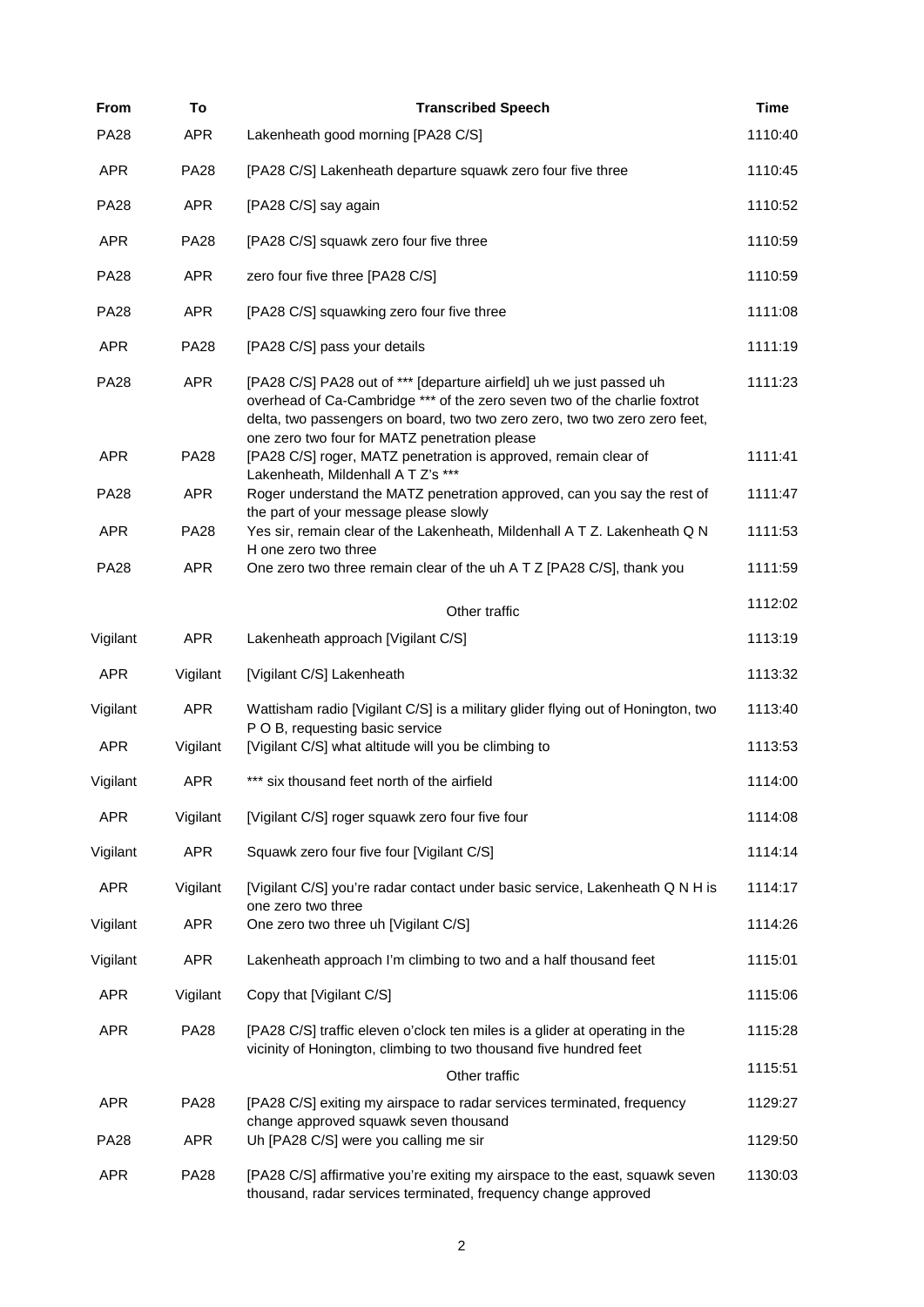| <b>From</b> | To          | <b>Transcribed Speech</b>                                                                                                                                        | <b>Time</b> |
|-------------|-------------|------------------------------------------------------------------------------------------------------------------------------------------------------------------|-------------|
| <b>PA28</b> | <b>APR</b>  | [PA28 C/S] roger say again squawk                                                                                                                                | 1130:08     |
| <b>APR</b>  | <b>PA28</b> | VFR seven thousand sir                                                                                                                                           | 1130:12     |
| <b>PA28</b> | <b>APR</b>  | Seven thousand roger good day                                                                                                                                    | 1130:13     |
|             |             | Other traffic                                                                                                                                                    | 1132:01     |
| Vigilant    | <b>APR</b>  | Lakenheath approach uh                                                                                                                                           | 1134:13     |
| Vigilant    | <b>APR</b>  | Lakenheath approach [Vigilant C/S] returning to Honington, request<br>frequency change to one two two point one and transponder change to zero<br>four six three | 1134:20     |
| <b>APR</b>  | Vigilant    | [Vigilant C/S] approved as requested, radar services terminated                                                                                                  | 1134:34     |
| Vigilant    | <b>APR</b>  | Thank you [Vigilant C/S]                                                                                                                                         | 1134:41     |

### **Factual Background**

The RAF Marham weather was recorded as follows:

METAR EGYM 131050Z AUTO 36008KT 9999 NCD 26/17 Q1024 METAR EGYM 131150Z AUTO 34009KT 9999 NCD 27/16 Q1024

The Norwich airfield weather was recorded as follows:

METAR EGSH 131120Z VRB03KT CAVOK 25/15 Q1024 NOSIG

#### **Analysis and Investigation**

### **UKAB Secretariat**

Both pilots were operating under VFR in Class G airspace and were equally responsible for collision avoidance<sup>[1](#page-2-0)</sup>. The Vigilant pilot was in receipt of a Basic Service from the Lakenheath APR. The PA28 pilot was in communication with Lakenheath APR, however, although he was issued with a squawk and given TI, no ATS was formally agreed. The aircraft crossed flight paths twice; the first time, at about 1123:18, the PA28, heading ENE, crossed 0.2nm behind the Vigilant, heading SE; the second, with the PA28 and Vigilant heading E and NE respectively, at the CPA with the radar showing the tracks within 0.1nm. Although the Vigilant pilot described his flight path as a medium turn to the right, from the proximity of the SSR it is assumed that the second

crossing was the reported Airprox. It was considered that the Vigilant pilot had right of way<sup>[2](#page-2-1)</sup>. Although the Vigilant pilot reported that Lakenheath APR told him after his flight that TI had been passed, the transcript shows that TI was passed to the PA28 pilot only, at 1115:28, some 8min before the CPA (see Figure 1).



Figure 1: Area radar picture at 1115:28

<span id="page-2-1"></span><span id="page-2-0"></span><sup>&</sup>lt;sup>1</sup> Rules of the Air 2007 (as amended), Rule 8 (Avoiding aerial collisions)  $2$  Rules of the Air 2007 (as amended), either Rule 11 (Overtaking).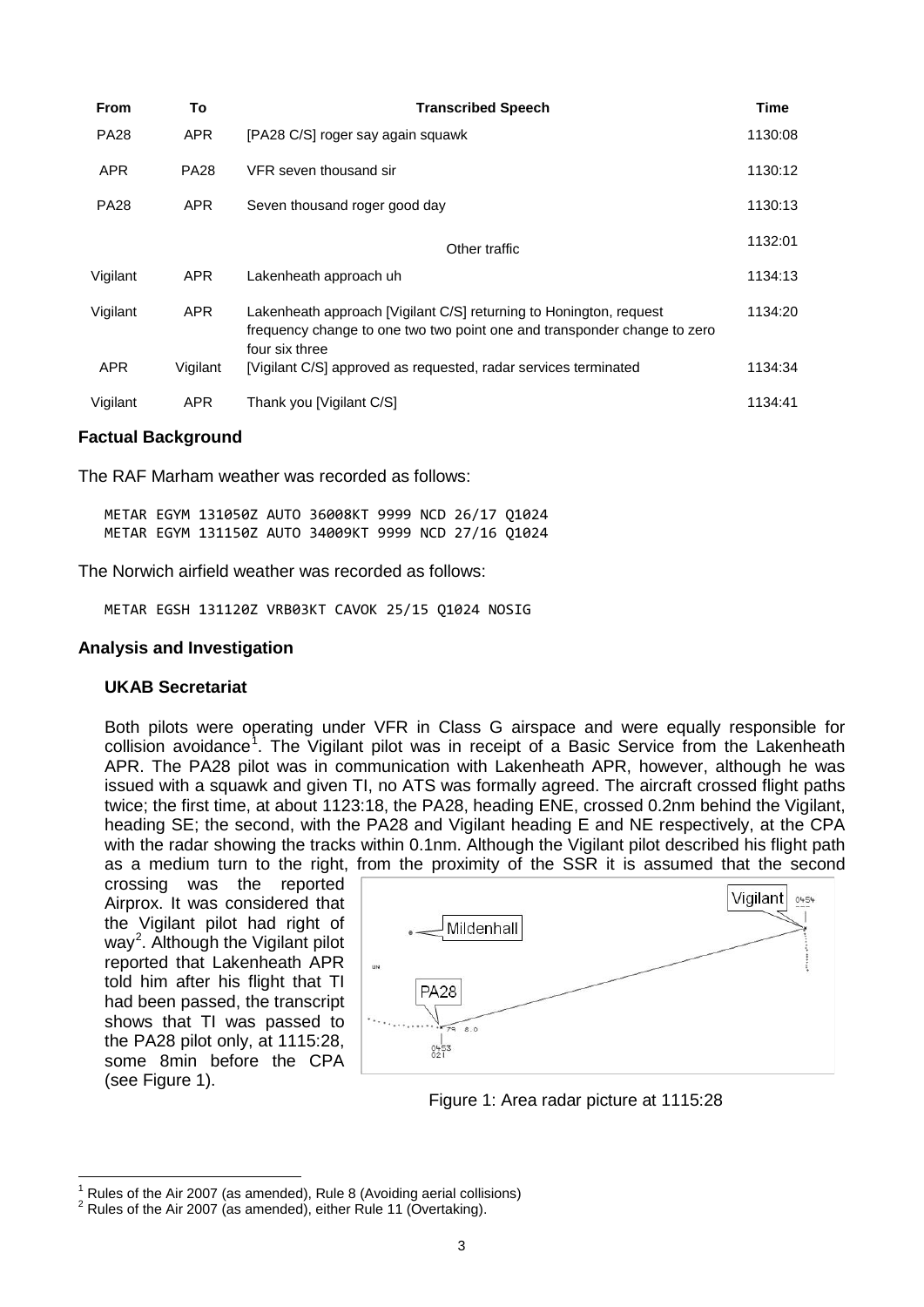A Basic Service is defined<sup>[3](#page-3-0)</sup> as follows:

'A Basic Service is an ATS provided for the purpose of giving advice and information useful for the safe and efficient conduct of flights. This may include weather information, changes of serviceability of facilities, conditions at aerodromes, general airspace activity information, and any other information likely to affect safety. The avoidance of other traffic is solely the pilot's responsibility.

*Basic Service relies on the pilot avoiding other traffic, unaided by controllers/FISOs. It is essential that a pilot receiving this service remains alert to the fact that, unlike a Traffic Service and a Deconfliction Service, the provider of a Basic Service is not required to monitor the flight*'

The provision of Traffic Information and Deconfliction under a Basic Service is defined<sup>[4](#page-3-1)</sup> as follows:

Pilots should not expect any form of traffic information from a controller/FISO, as there is no such obligation placed on the controller/FISO under a Basic Service outside an Aerodrome Traffic Zone (ATZ), and the pilot remains responsible for collision avoidance at all times. However, on initial contact the controller/FISO may provide traffic information in general terms to assist with the pilot's situational awareness. This will not normally be updated by the controller/FISO unless the situation has changed markedly, or the pilot requests an update. A controller with access to surveillance-derived information shall avoid the routine provision of traffic information on specific aircraft, and a pilot who considers that he requires such a regular flow of specific traffic information shall request a Traffic Service. However, if a controller/ FISO considers that a definite risk of collision exists, a warning may be issued to the pilot.

*Traffic information in general terms could include warnings of aerial activity in a particular location, e.g. "Intense gliding activity over Smallville".*

*In order to comply with the Rules of the Air Regulations 2007 (as amended) with regard to flight within an ATZ, specific and, where appropriate, updated traffic information will be provided to aircraft receiving Aerodrome Air Traffic Services.*

# **Comments**

# **HQ Air Command**

Given that the PA28 pilot reports making 'occasional minor course deviations when other traffic was seen,' and his deviation to the left at 1123:05, it is possible that he initially sighted and avoided the Vigilant. However, given the eventual proximity and reported height separation, it seems very unlikely that he maintained this sighting until the CPA. The Vigilant pilot's report of the incident geometry is hard to correlate to the radar trace but it is clear that his sighting only occurred as the PA28 passed overhead. He points out in his report that he was dividing his attention between instructing, pointing out ground features and lookout; once he had turned left, away from the approaching PA28, his chances of sighting it were very much reduced. The program to fit Vigilant with PowerFLARM<sup>[5](#page-3-2)</sup> is in progress and should improve awareness of proximate transponding and FLARM-equipped aircraft. This should reduce the impact of similar late/non-sighting events.

# **USAFE**

The Lakenheath RAPCON<sup>[6](#page-3-3)</sup> place all crossers of the Lakenheath/Mildenhall CMATZ under a Basic Service, or higher if necessary, as a matter of routine; the controller's omission to state the service to the PA28 was an error but the intended service was clear from the traffic information passed on

<span id="page-3-0"></span> $3$  CAP774 (UK Flight Information Services) dated 19<sup>th</sup> November 2009, Chapter 2 (Basic Service), paragraph 1 (Definition)

<span id="page-3-1"></span><sup>&</sup>lt;sup>4</sup> ibid. paragraph 5 (Traffic Information) and paragraph 6 (Deconfliction).<br>
<sup>5</sup> http://www.powerflarm.aero/index.php/en/technology/traffic-detection 6 Radar Approach Control.

<span id="page-3-2"></span>

<span id="page-3-3"></span>